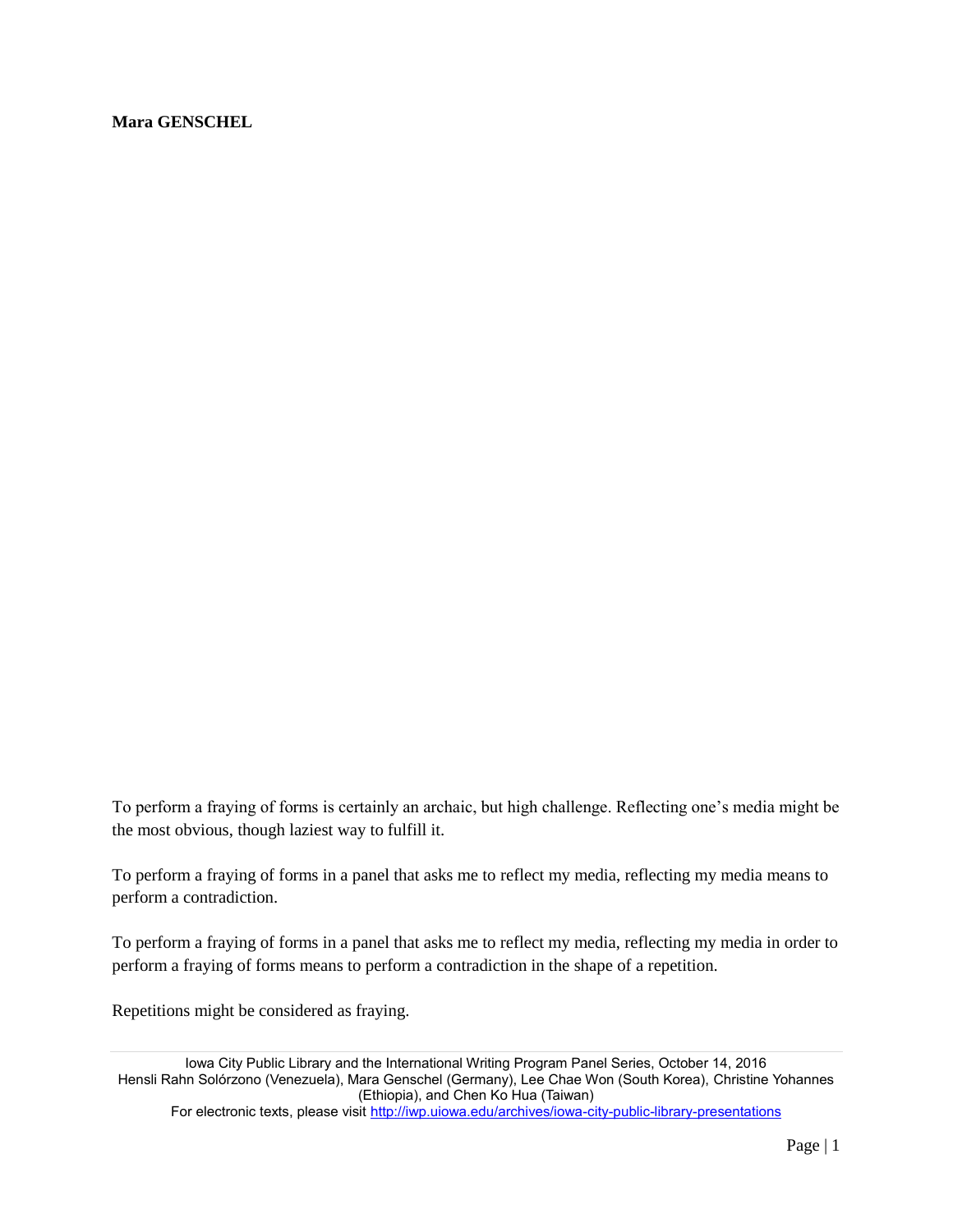To force a group of 10-30 people to implement a simple action at the same time might be considered as fraying.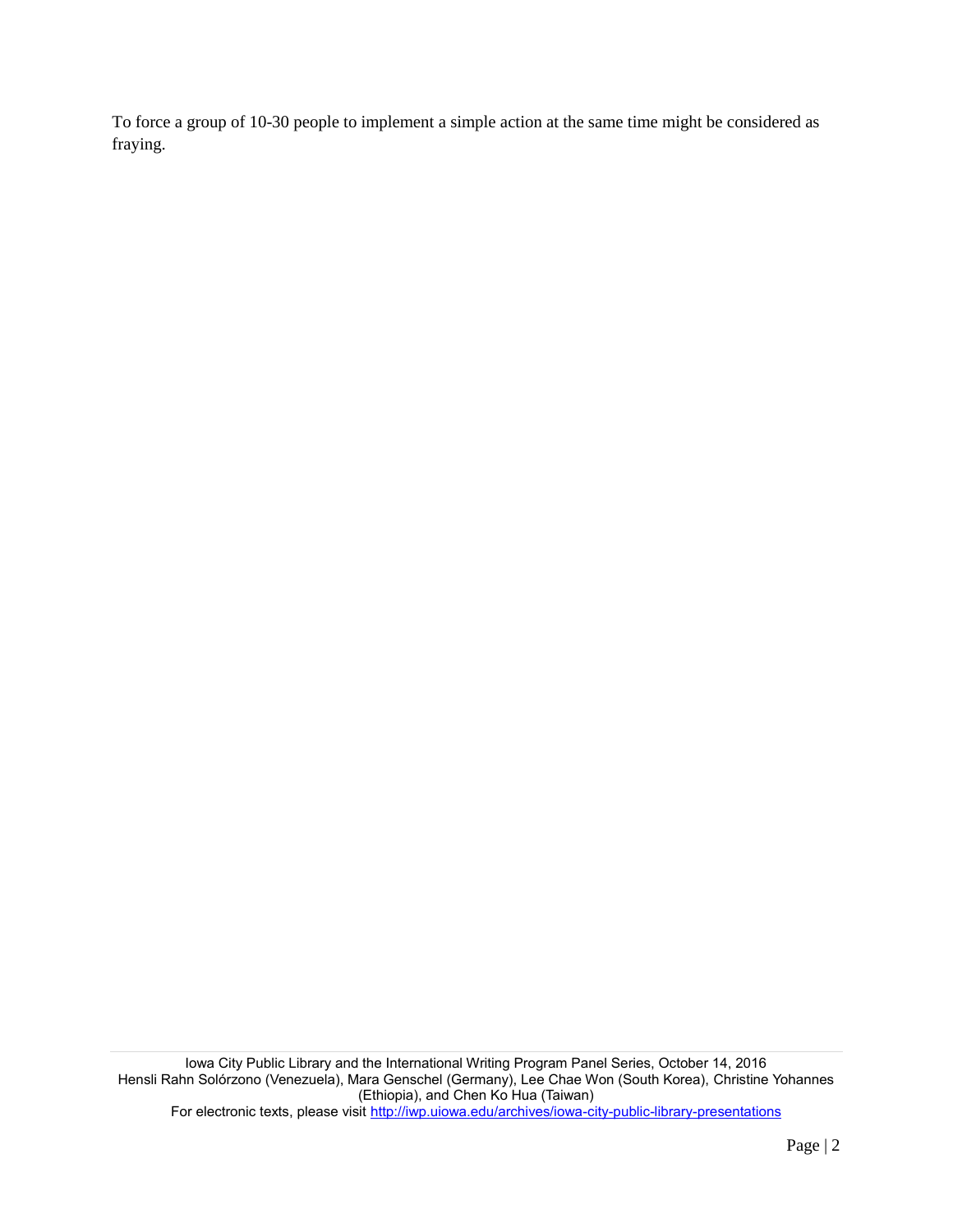Iowa City Public Library and the International Writing Program Panel Series, October 14, 2016 Hensli Rahn Solórzono (Venezuela), Mara Genschel (Germany), Lee Chae Won (South Korea), Christine Yohannes (Ethiopia), and Chen Ko Hua (Taiwan) For electronic texts, please visit<http://iwp.uiowa.edu/archives/iowa-city-public-library-presentations>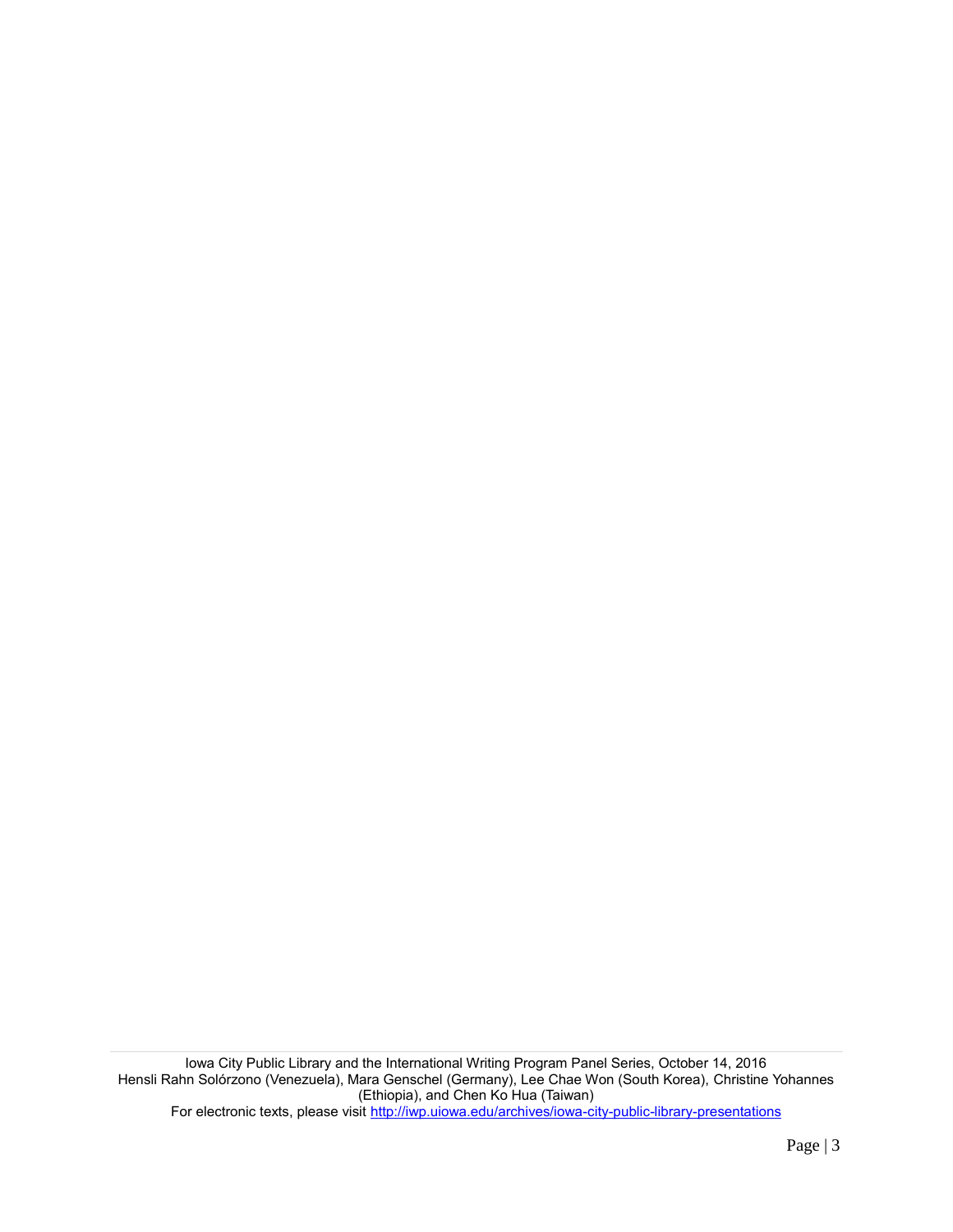To create noise by forcing a group of 10-30 people to implement a simple action at the same time over and over might emphasize the unbalanced distribution of authority in certain agreements on social conventions, and might not necessarily be political. However, it might be considered as fraying.

Let me tell you two jokes.

Iowa City Public Library and the International Writing Program Panel Series, October 14, 2016 Hensli Rahn Solórzono (Venezuela), Mara Genschel (Germany), Lee Chae Won (South Korea), Christine Yohannes (Ethiopia), and Chen Ko Hua (Taiwan) For electronic texts, please visit<http://iwp.uiowa.edu/archives/iowa-city-public-library-presentations>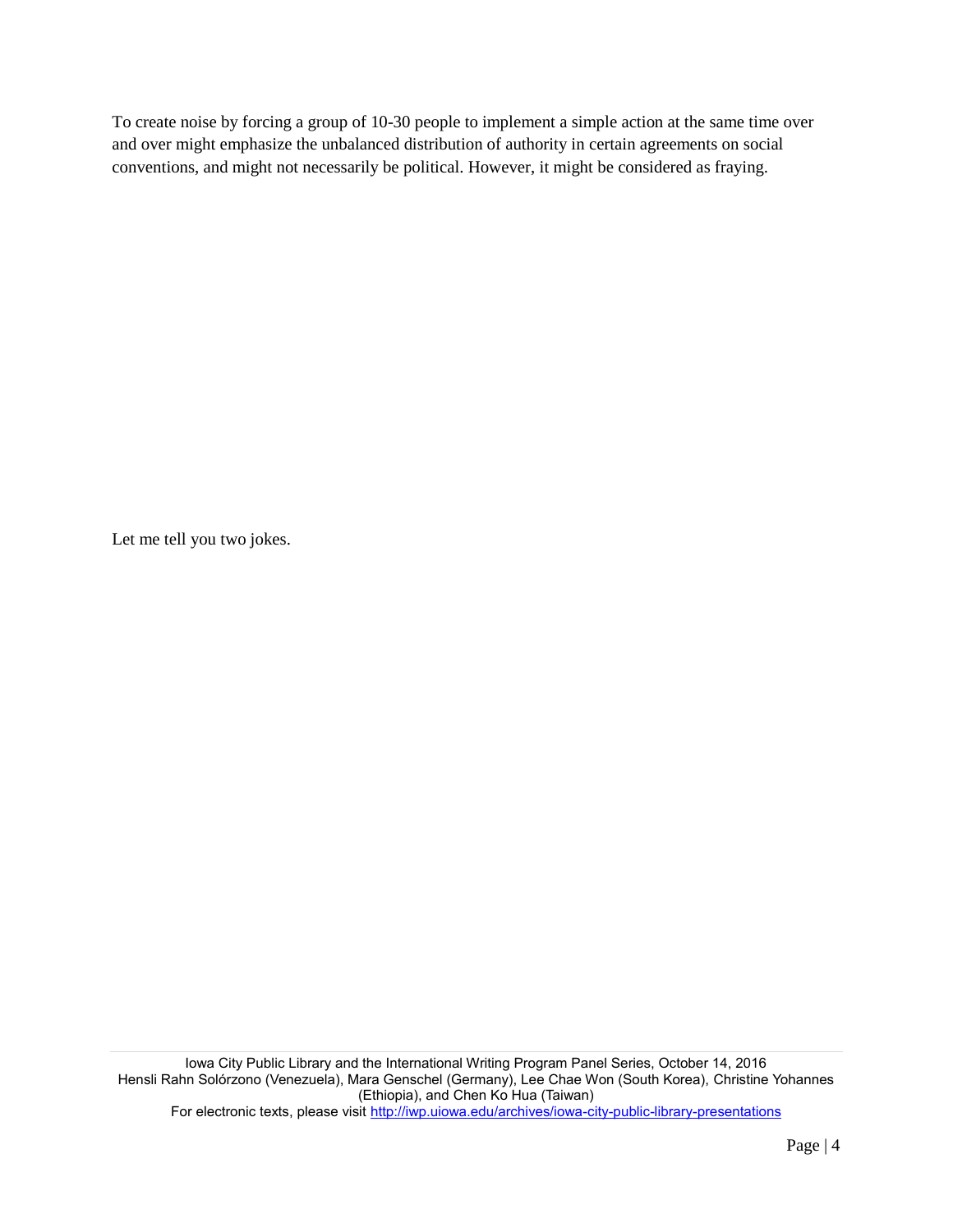Take an airfield in the sunset. Watch a flight line marshaller conducting a group of people tightly fastened into their seats. It is an enlightening example of unbalanced authority in an average reading situation: here a fragile, awkward, performing body, taking high risks for a low wage to supervise an unconcerned instrument there with a sleepy, unconcerned audience inside (except it's Syrian refugees who are not considered to be Syrian refugees).

## II

I

The eyes are the nipples of your face, Anna Faris advises her college housemates in *The House Bunny*.

Political keywords are the nipples of a commercial writer's protesting attitude, she would certainly advise mine.